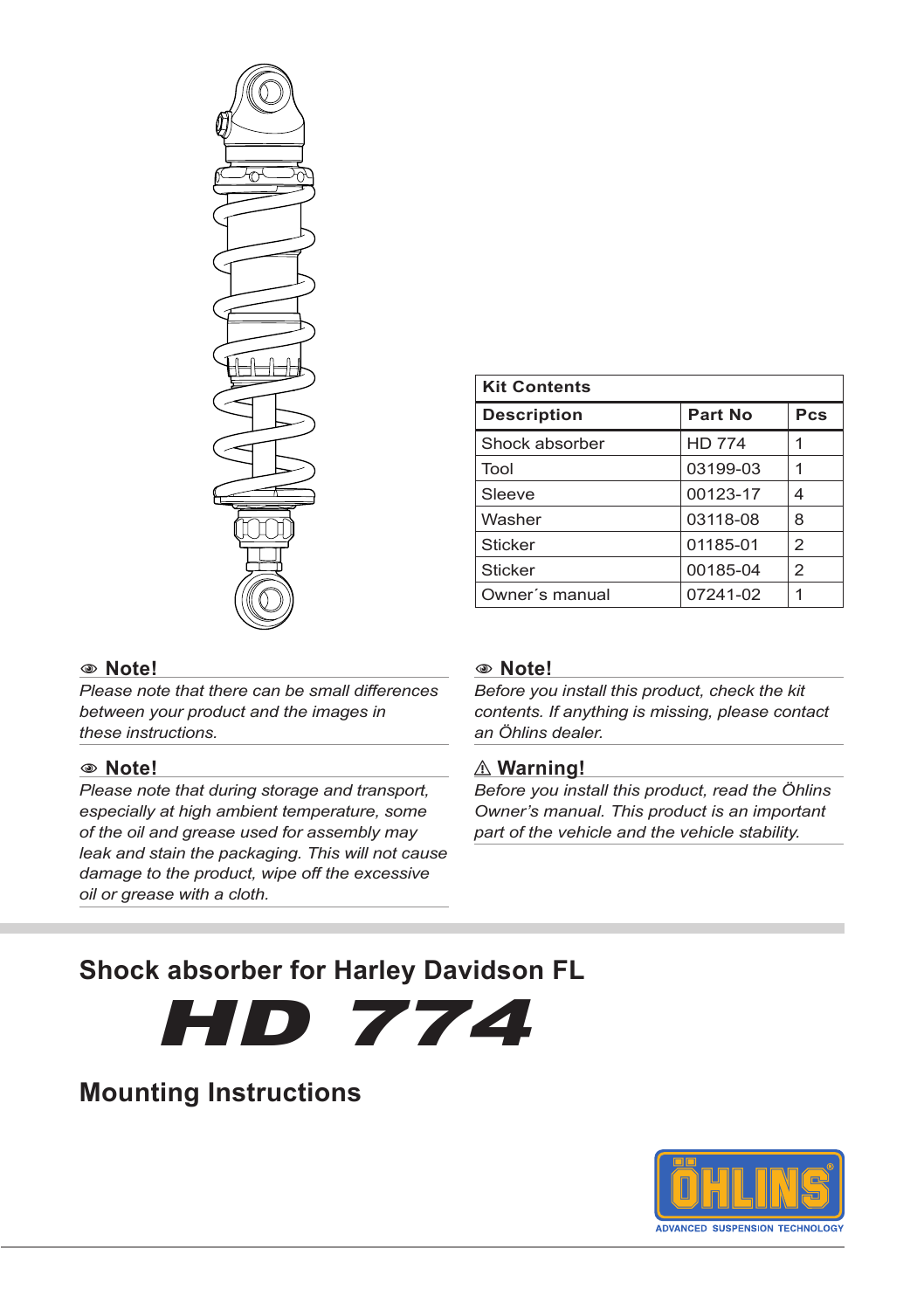### **MOUNTING INSTRUCTIONS**

#### ⚠ **Warning!**

*We strongly recommend to let an Öhlins dealer install this product.*

#### ⚠ **Warning!**

*If you work with a lifted vehicle, make sure that it is safely supported to prevent it from tipping over.*

#### 1 **Note!**

*When you work with this product, see the vehicle service manual for vehicle specific procedures and important data.*

#### 1 **Note!**

*Before you install this product clean the vehicle.*

#### **1**

Put the motorcycle on a work stand so that the rear wheel barely touches the ground.

#### **2**

Loosen and remove the original shock absorber.

#### **3**

Install the Öhlins shock absorber in the same position as the original shock absorbers. The fill screw pointing towards the rear.

#### 1 **Note!**

*Lower the vehicle so that the suspension is slightly compressed before you tighten the screws.*

#### ✋**✋ Caution!**

*Make sure that you tighten all screws to the correct torque and that nothing fouls or restricts movement of the shock absorber/front fork/ steering damper when the suspension is fully compressed or extended.*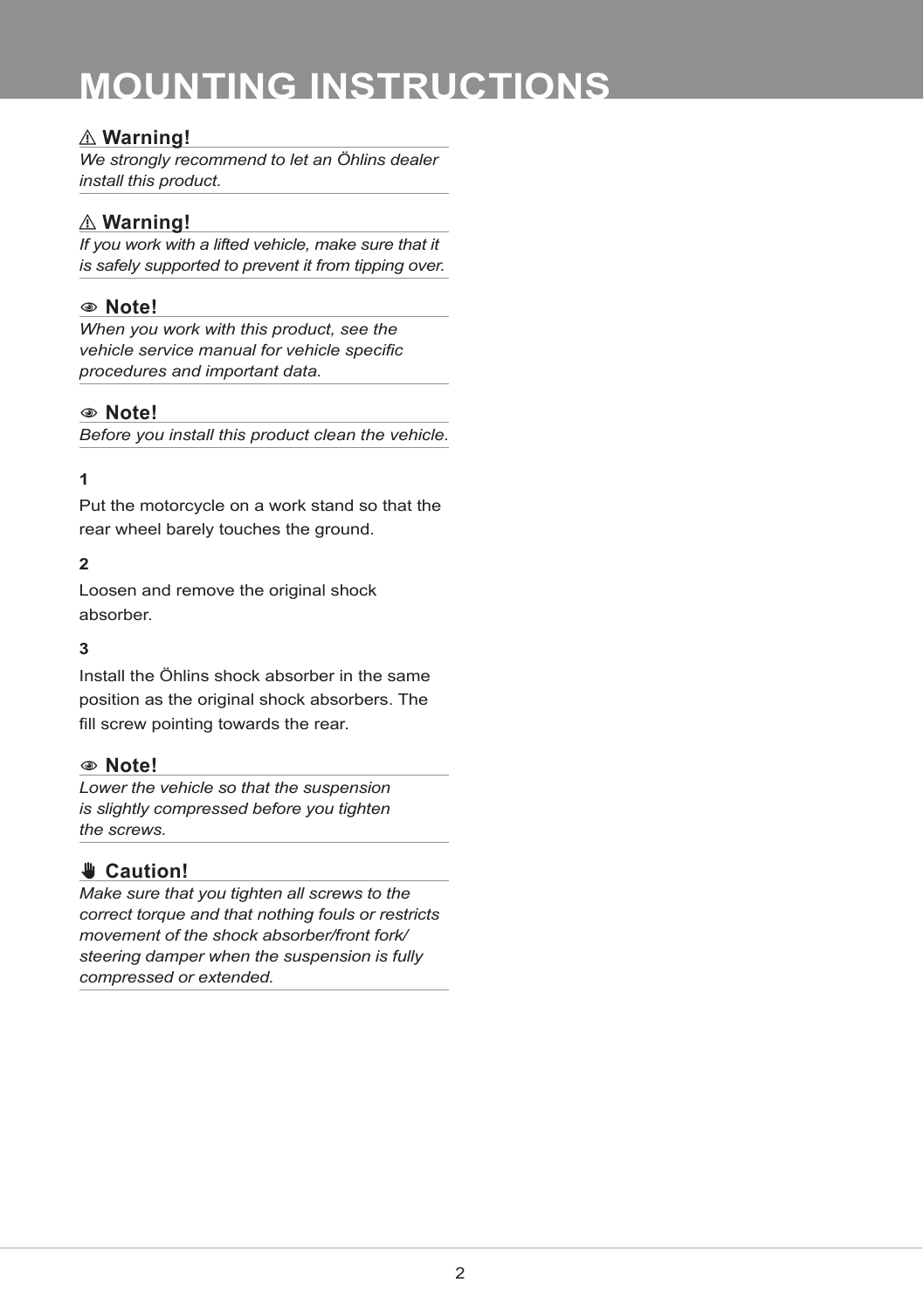## **MOUNTING INSTRUCTIONS**